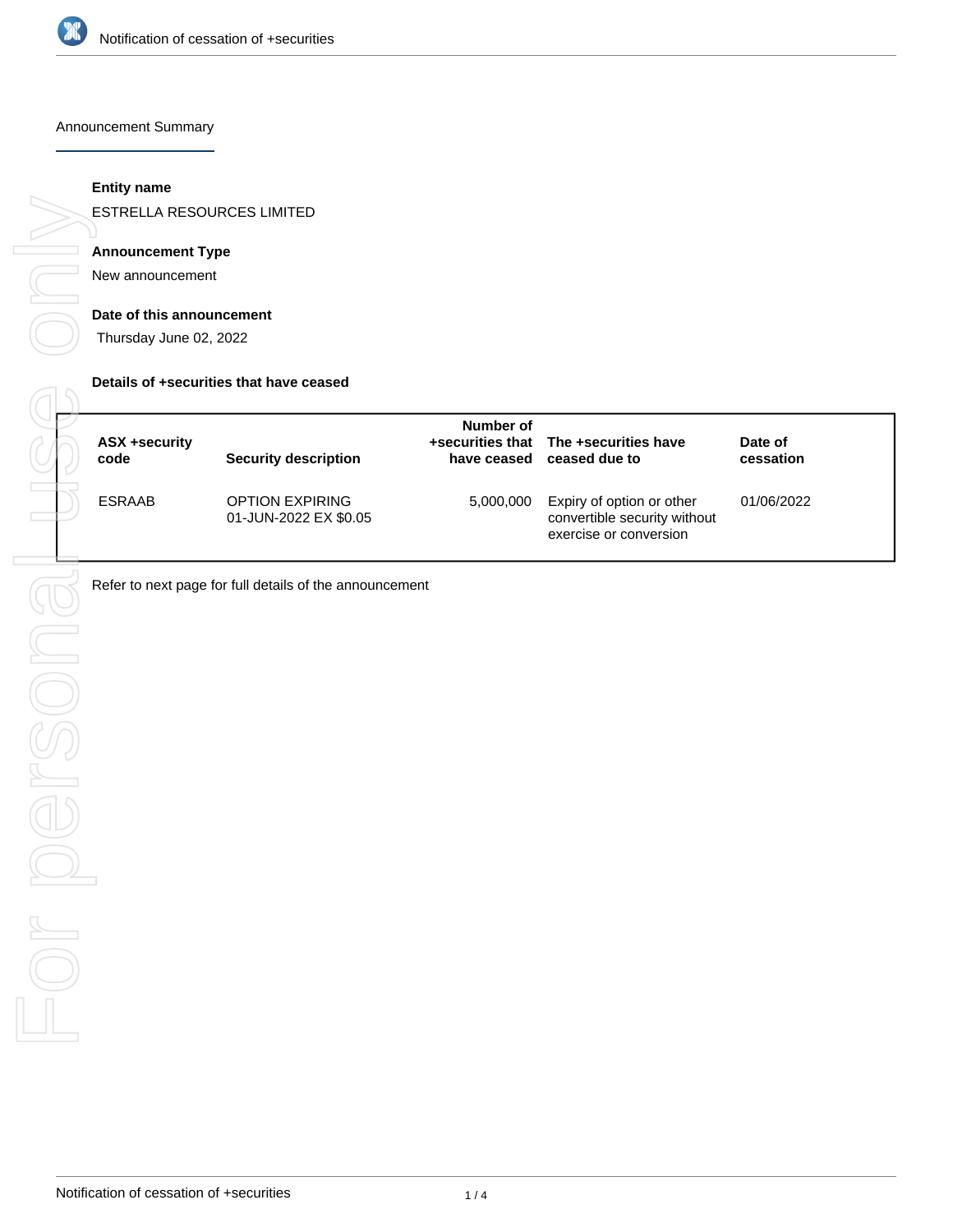

#### Part 1 - Announcement Details

### **1.1 Name of +Entity**

ESTRELLA RESOURCES LIMITED

We (the entity named above) provide the following information about our issued capital.

**1.2 Registered Number Type**

ABN

**Registration Number** 39151155207

**1.3 ASX issuer code**

ESR

**1.4 The announcement is** New announcement

## **1.5 Date of this announcement**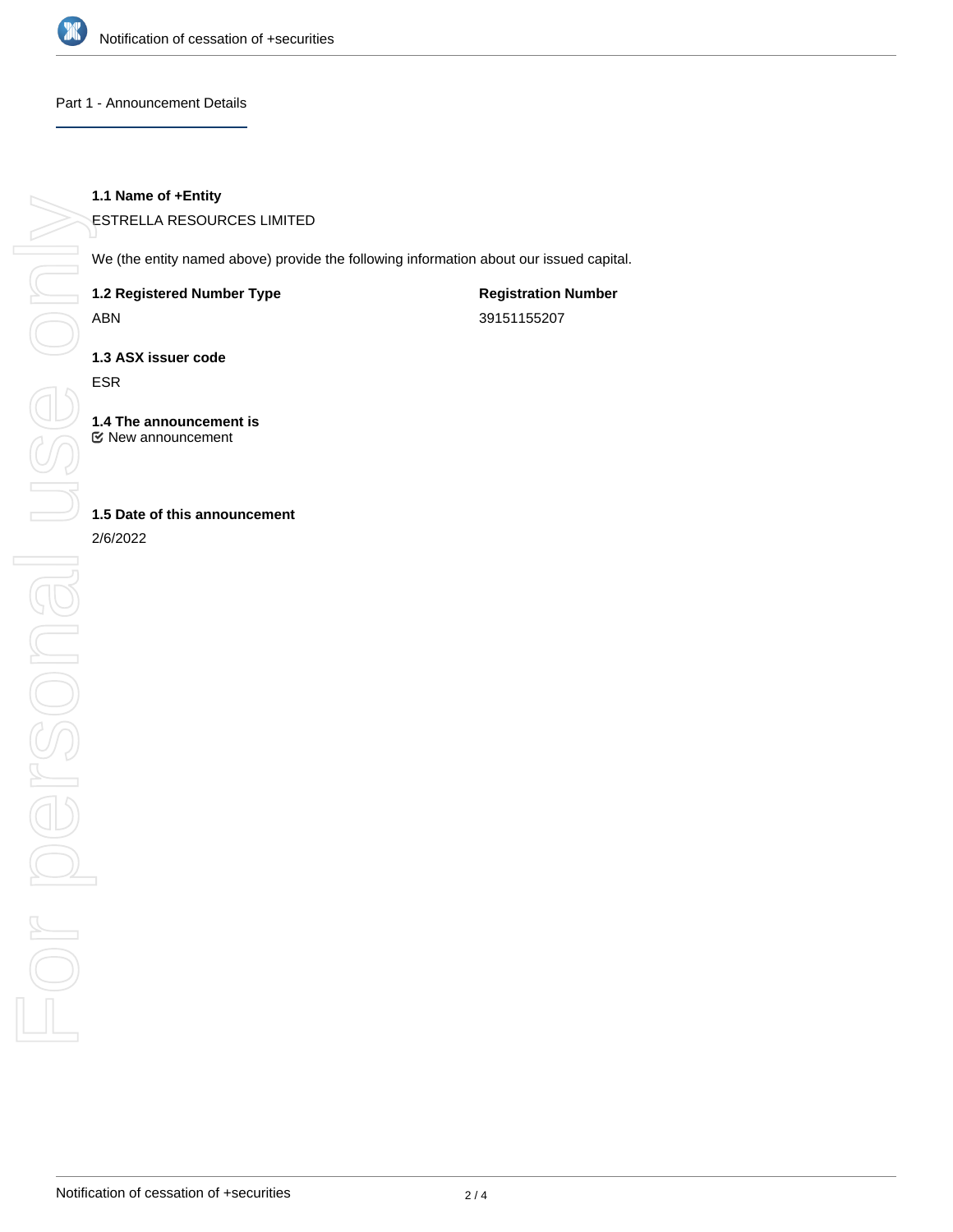

## Part 2 - Details of +equity securities or +debt securities that have ceased

# **ASX +Security Code and Description**

ESRAAB : OPTION EXPIRING 01-JUN-2022 EX \$0.05

# **Unquoted +equity securities that have ceased**

## **Number of securities that have ceased**

5,000,000

# **Reason for cessation** Expiry of option or other convertible security without exercise or conversion

**Date of cessation** 1/6/2022

**Is the entity paying any consideration for the cessation?** No

### **Any other information the entity wishes to notify to ASX about the cessation?**